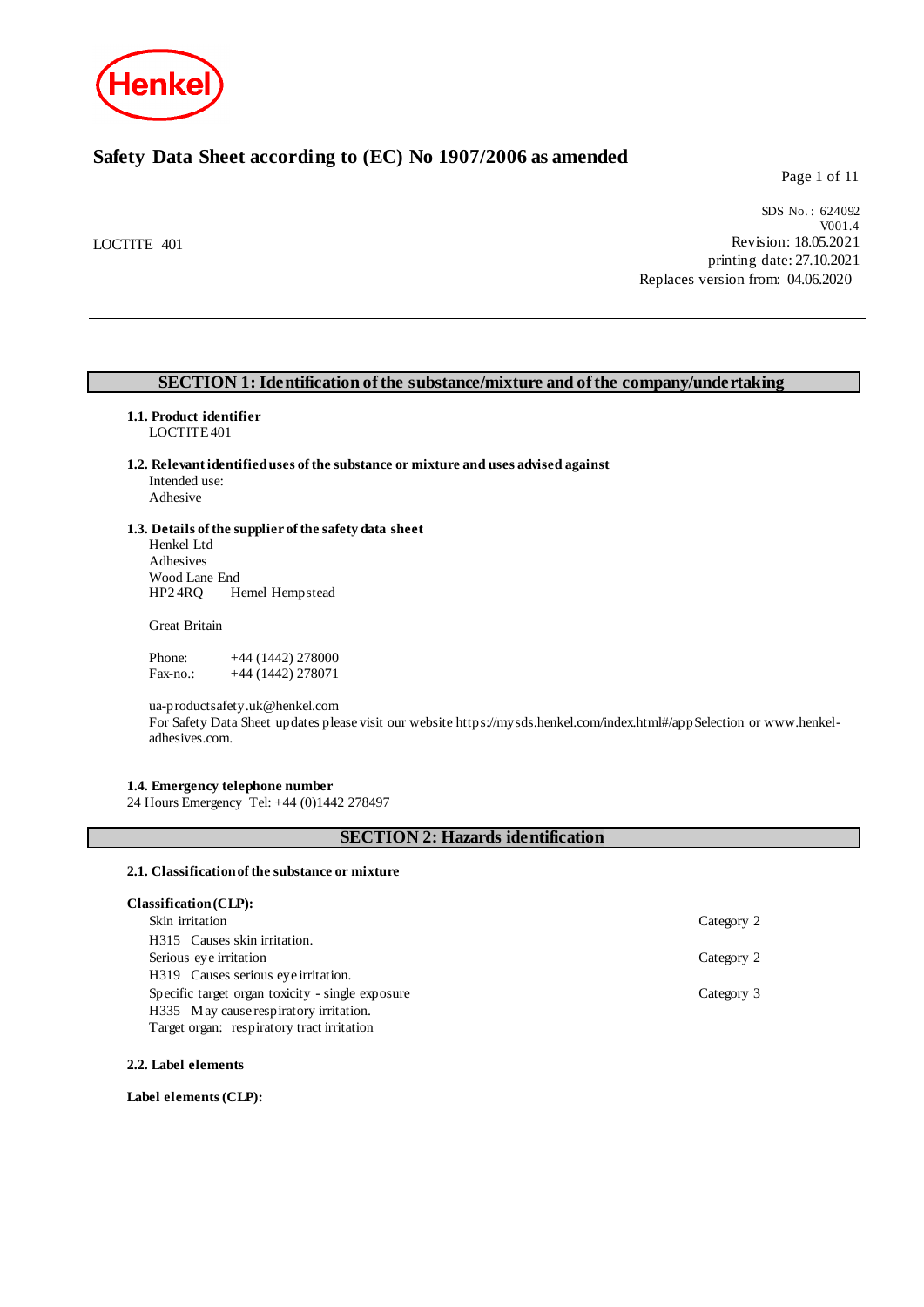| <b>Hazard</b> pictogram:                           |                                                                                                                                                                                                                           |
|----------------------------------------------------|---------------------------------------------------------------------------------------------------------------------------------------------------------------------------------------------------------------------------|
| Contains                                           | Ethyl 2-cy anoacry late                                                                                                                                                                                                   |
| Signal word:                                       | Warning                                                                                                                                                                                                                   |
| <b>Hazard statement:</b>                           | H315 Causes skin irritation.<br>H319 Causes serious eye irritation.<br>H335 May cause respiratory irritation.                                                                                                             |
| Supplemental information                           | Cyanoacry late. Danger. Bonds skin and eyes in seconds. Keep out of the reach of<br>children.                                                                                                                             |
| <b>Precautionary statement:</b><br>Prevention      | P261 Avoid breathing vapors.<br>P280 Wear protective gloves/eye protection.                                                                                                                                               |
| <b>Precautionary statement:</b><br><b>Response</b> | P305+P351+P338 IF IN EYES: Rinse cautiously with water for several minutes. Remove<br>contact lenses, if present and easy to do. Continue rinsing.<br>P337+P313 If eye irritation persists: Get medical advice/attention. |
| <b>Precautionary statement:</b><br><b>Disposal</b> | P501 Dispose of contents/container in accordance with national regulation.                                                                                                                                                |

#### **2.3. Other hazards**

None if used properly.

Not fulfilling Persistent, Bioaccumulative and Toxic (PBT), very Persistent and very Bioaccumulative (vPvB) criteria.

#### **SECTION 3: Composition/information on ingredients**

#### **3.2. Mixtures**

#### **General chemical description:**

Cyanoacrylate Adhesive

#### **Declaration of the ingredients according to CLP (EC) No 1272/2008:**

| <b>Hazardous components</b><br>CAS-No. | <b>EC</b> Number<br>REACH-RegNo. | content  | <b>Classification</b>                                             |
|----------------------------------------|----------------------------------|----------|-------------------------------------------------------------------|
| Ethyl 2-cyanoacrylate<br>7085-85-0     | 230-391-5<br>01-2119527766-29    | 50-100 % | Eye Irrit. 2<br>H319<br>STOT SE3<br>H335<br>Skin Irrit. 2<br>H315 |

**For full text of the H - statements and other abbreviations see section 16 "Other information". Substances without classification may have community workplace exposure limits available.**

## **SECTION 4: First aid measures**

#### **4.1. Description of first aid measures**

Inhalation:

Move to fresh air. If symptoms persist, seek medical advice.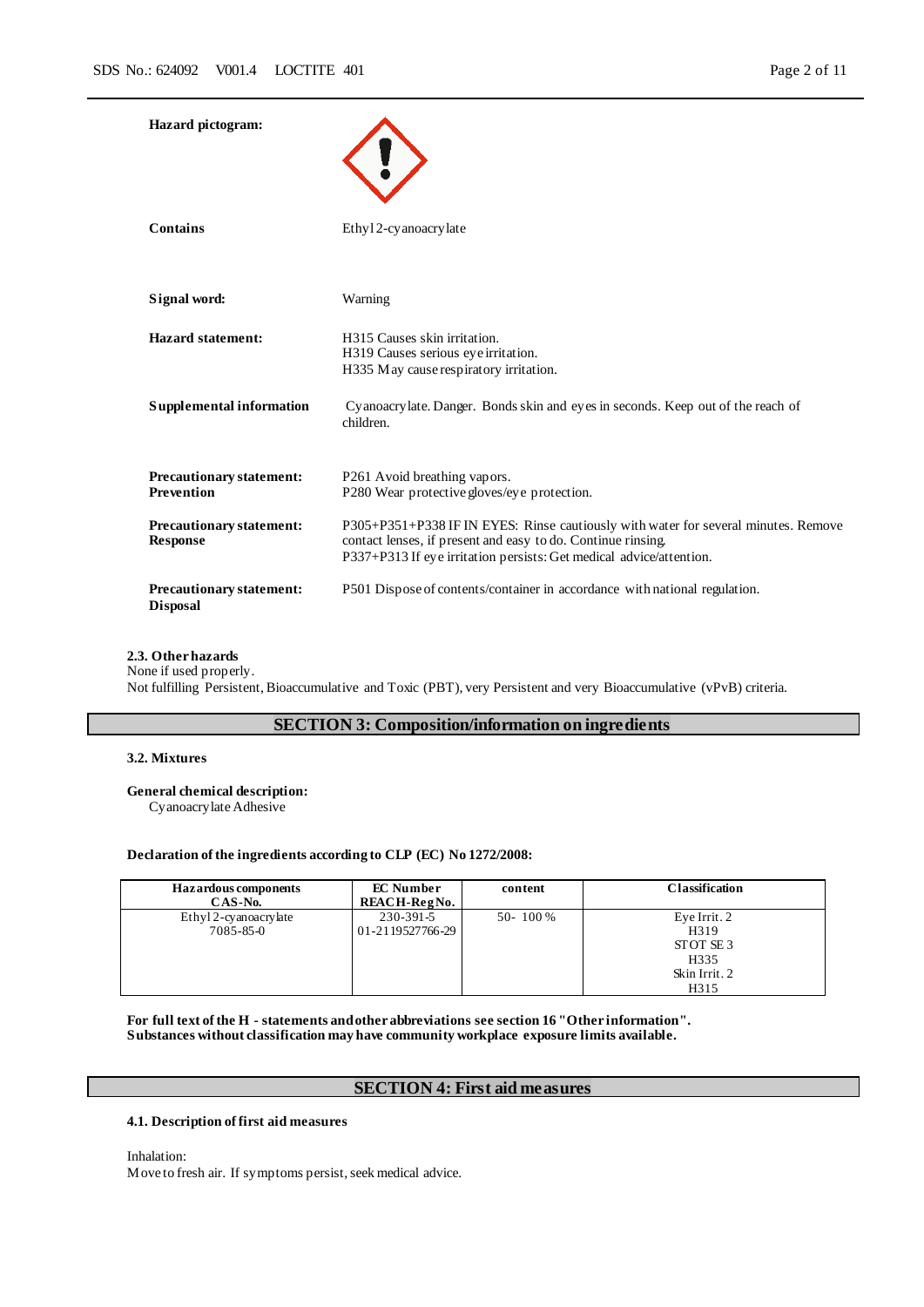#### Skin contact:

If lips are accidentally stuck together apply warm water to the lips and encourage maximum wetting and pressure from saliva inside the mouth.

Peel or roll lips apart. Do not try to pull the lips apart with direct opposing action.

Cyanoacrylates give off heat on solidification. In rare cases a large drop will generate enough heat to cause a burn.

Burns should be treated normally after the adhesive has been removed from the skin.

Do not pull bonded skin apart. It may be gently peeled apart using a blunt object such as a spoon, preferably after soaking in warm soapy water.

#### Eye contact:

If the eye is bonded closed, release eyelashes with warm water by covering with wet pad.

Keep eye covered until debonding is complete, usually within 1-3 days.

Cyanoacrylate will bond to eye protein and will cause periods of weeping which will help to debond the adhesive.

Do not force eye open. Medical advice should be sought in case solid particles of cyanoacrylate trapped behind the eyelid cause any abrasive damage.

Ingestion:

Ensure that breathing passages are not obstructed. The product will polymerise immediately in the mouth making it almost impossible to swallow. Saliva will slowly separate the solidified product from the mouth (several hours).

#### **4.2. Most important symptoms and effects, both acute and delayed**

EYE: Irritation, conjunctivitis.

SKIN: Redness, inflammation.

RESPIRATORY: Irritation, coughing, shortness of breath, chest tightness.

#### **4.3. Indication of any immediate medical attention and special treatment needed**

See section: Description of first aid measures

### **SECTION 5: Firefighting measures**

#### **5.1. Extinguishing media**

**Suitable extinguishing media:** Foam, extinguishing powder, carbon dioxide. Fine water spray

**Extinguishing media which must not be used for safety reasons:**

None known

#### **5.2. Special hazards arising from the substance or mixture**

In the event of a fire, carbon monoxide (CO), carbon dioxide (CO2) and nitrogen oxides (NOx) can be released.

## **5.3. Advice for firefighters**

Wear self-contained breathing apparatus and full protective clothing, such as turn-out gear.

#### **Additional information:**

In case of fire, keep containers cool with water spray.

#### **SECTION 6: Accidental release measures**

#### **6.1. Personal precautions, protective equipment and emergency procedures**

Avoid contact with skin and eyes. Ensure adequate ventilation. Wear protective equipment.

#### **6.2. Environmental precautions**

Do not empty into drains / surface water / ground water.

#### **6.3. Methods and material for containment and cleaning up**

Do not use cloths for mopping up. Flood with water to complete polymerization and scrape off the floor. Cured material can be disposed of as non-hazardous waste.

Dispose of contaminated material as waste according to Section 13.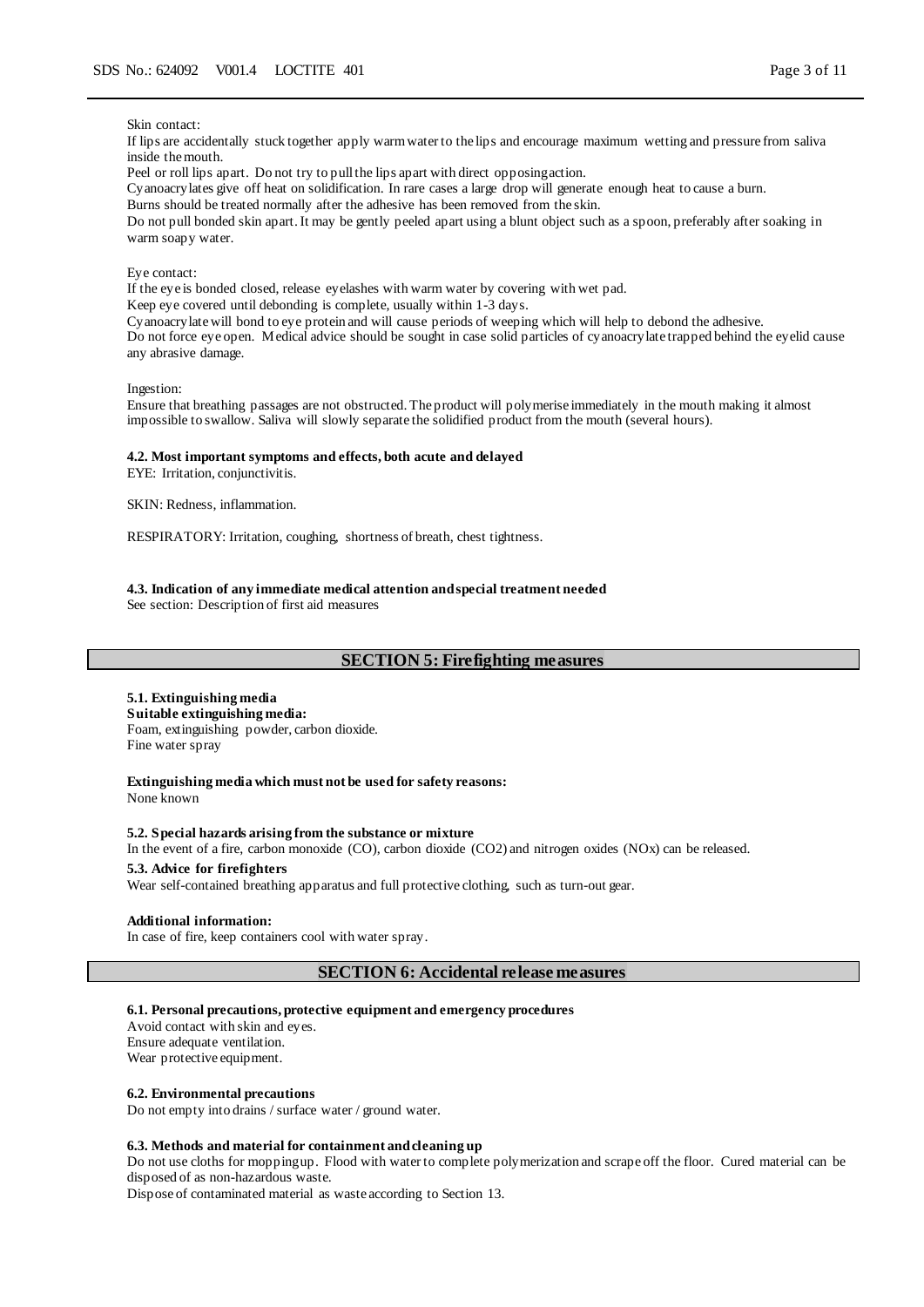See advice in section 8

## **SECTION 7: Handling and storage**

#### **7.1. Precautions for safe handling**

Ventilation (low level) is recommended when using large volumes Use of dispensing equipment is recommended to minimise the risk of skin or eye contact Avoid skin and eye contact. See advice in section 8

#### Hygiene measures:

Good industrial hygiene practices should be observed. Wash hands before work breaks and after finishing work. Do not eat, drink or smoke while working.

#### **7.2. Conditions for safe storage, including any incompatibilities**

Ensure good ventilation/extraction. Refer to Technical Data Sheet

**7.3. Specific end use(s)**

Adhesive

## **SECTION 8: Exposure controls/personal protection**

#### **8.1. Control parameters**

#### **Occupational Exposure Limits**

Valid for

Great Britain

| Ingredient [Regulated substance] | ppm | $\mathbf{m}$ <i>g</i> / $\mathbf{m}$ <sup>-</sup> | Value type          | Short term exposure limit | <b>Regulatory list</b> |
|----------------------------------|-----|---------------------------------------------------|---------------------|---------------------------|------------------------|
|                                  |     |                                                   |                     | category/Remarks          |                        |
| Ethyl 2-cyanoacrylate            | 0.3 |                                                   | Short Term Exposure | 15 minutes                | EH40 WEL               |
| 7085-85-0                        |     |                                                   | Limit (STEL):       |                           |                        |
| <b>IFETHYL CYANOACRYLATEI</b>    |     |                                                   |                     |                           |                        |

#### **Occupational Exposure Limits**

Valid for

Ireland

| Ingredient [Regulated substance]                                                                    | ppm | mg/m <sup>3</sup> | Value type                           | Short term exposure limit<br>category/Remarks | <b>Regulatory</b> list |
|-----------------------------------------------------------------------------------------------------|-----|-------------------|--------------------------------------|-----------------------------------------------|------------------------|
| Ethyl 2-cyanoacrylate<br>7085-85-0<br><b>IETHYL 2-CYANOACRYLATE; ETHYL</b><br>CYANOACRYLATE1        |     |                   | Short Term Exposure<br>Limit (STEL): | 15 minutes                                    | IR OEL                 |
| Ethyl 2-cyanoacrylate<br>$7085 - 85 - 0$<br> [ETHYL 2-CYANOACRYLATE; ETHYL<br><b>CYANOACRYLATE1</b> | 0,2 |                   | Time Weighted Average<br>$(TWA)$ :   |                                               | IR OEL                 |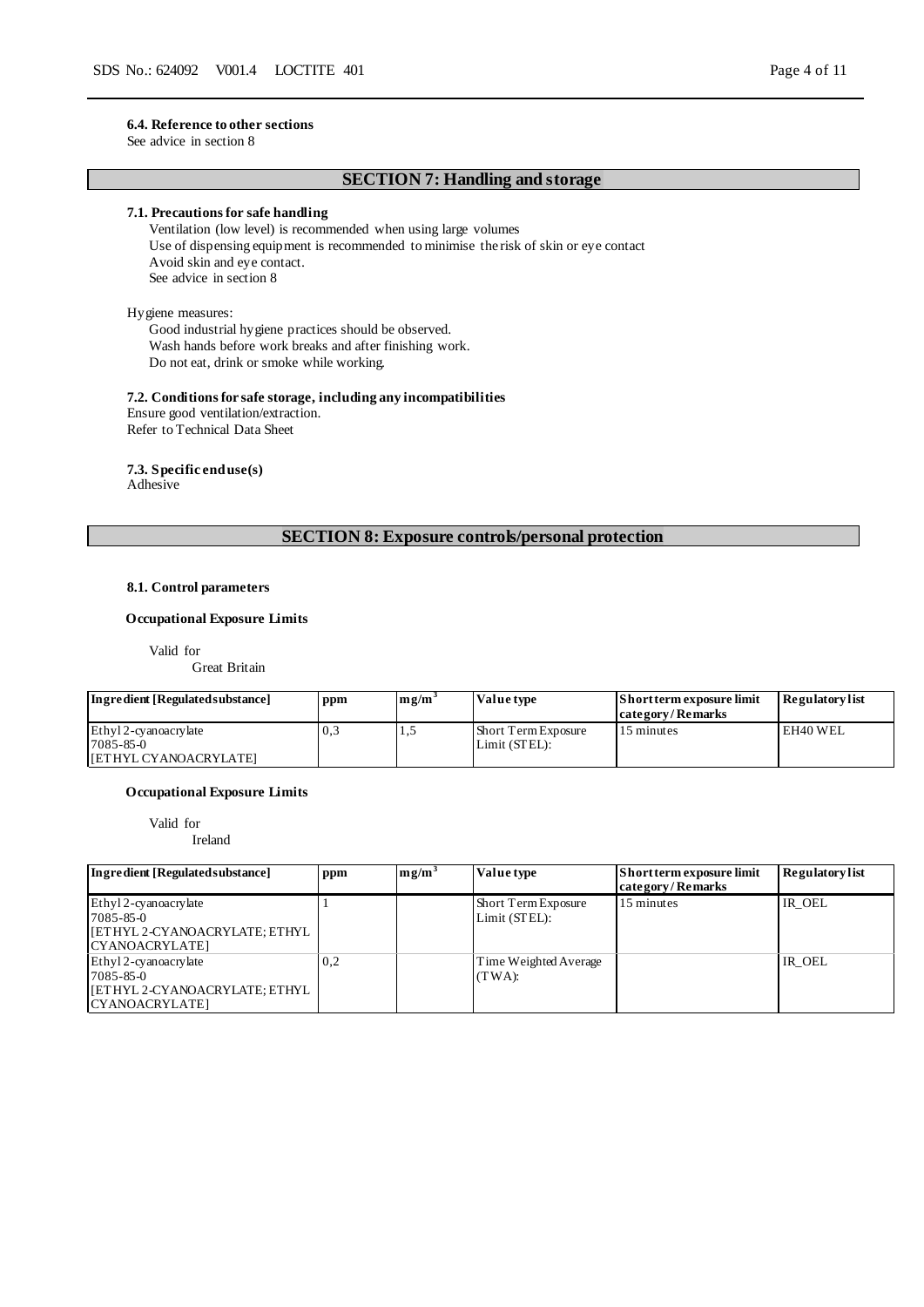| Name on list                       | Application<br>Area   | Route of<br>Exposure | <b>Health Effect</b>                       | Exposure<br>Time | Value                   | <b>Remarks</b> |
|------------------------------------|-----------------------|----------------------|--------------------------------------------|------------------|-------------------------|----------------|
| Ethyl 2-cyanoacrylate<br>7085-85-0 | Workers               | Inhalation           | Longterm<br>exposure - local<br>effects    |                  | $9,25 \,\mathrm{mg/m3}$ |                |
| Ethyl 2-cyanoacrylate<br>7085-85-0 | Workers               | Inhalation           | Longterm<br>exposure -<br>systemic effects |                  | $9,25 \,\mathrm{mg/m3}$ |                |
| Ethyl 2-cyanoacrylate<br>7085-85-0 | General<br>population | Inhalation           | Longterm<br>exposure - local<br>effects    |                  | $9,25 \text{ mg/m}$ 3   |                |
| Ethyl 2-cyanoacrylate<br>7085-85-0 | General<br>population | Inhalation           | Longterm<br>exposure -<br>systemic effects |                  | $9,25 \text{ mg/m}$ 3   |                |

#### **Biological Exposure Indices:**

None

#### **8.2. Exposure controls:**

Engineering controls: Ensure good ventilation/extraction.

Respiratory protection:

Ensure adequate ventilation.

An approved mask or respirator fitted with an organic vapour cartridge should be worn if the product is used in a poorly ventilated area Filter type: A (EN 14387)

Hand protection:

Chemical-resistant protective gloves (EN 374).

Suitable materials for short-term contact or splashes (recommended: at least protection index 2, corresponding to > 30 minutes permeation time as per EN 374):

nitrile rubber (NBR; >= 0.4 mm thickness)

Suitable materials for longer, direct contact (recommended: protection index 6, corresponding to > 480 minutes permeation time as per EN 374):

nitrile rubber (NBR; >= 0.4 mm thickness)

This information is based on literature references and on information provided by glove manufacturers, or is derived by analogy with similar substances. Please note that in practice the working life of chemical-resistant protective gloves may be considerably shorter than the permeation time determined in accordance with EN 374 as a result of the many influencing factors (e.g. temperature). If signs of wear and tear are noticed then the gloves should be replaced.

Polyethylene or polypropylene gloves are recommended when using large volumes.

Do not use PVC, rubber or nylon gloves.

Please note that in practice the working life of chemical resistant gloves may be considerably reduced as a result of many influencing factors (e.g. temperature). Suitable risk assessment should be carried out by the end user. If signs of wear and tear are noticed then the gloves should be replaced.

Eye protection:

Safety glasses with sideshields or chemical safety goggles should be worn if there is a risk of splashing. Protective eye equipment should conform to EN166.

Skin protection: Wear suitable protective clothing. Protective clothing should conform to EN 14605 for liquid splashes or to EN 13982 for dusts.

Advices to personal protection equipment:

The information provided on personal protective equipment is for guidance purposes only. A full risk assessment should be conducted prior to using this product to determine the appropriate personal protective equipment to suit local conditions. Personal protective equipment should conform to the relevant EN standard.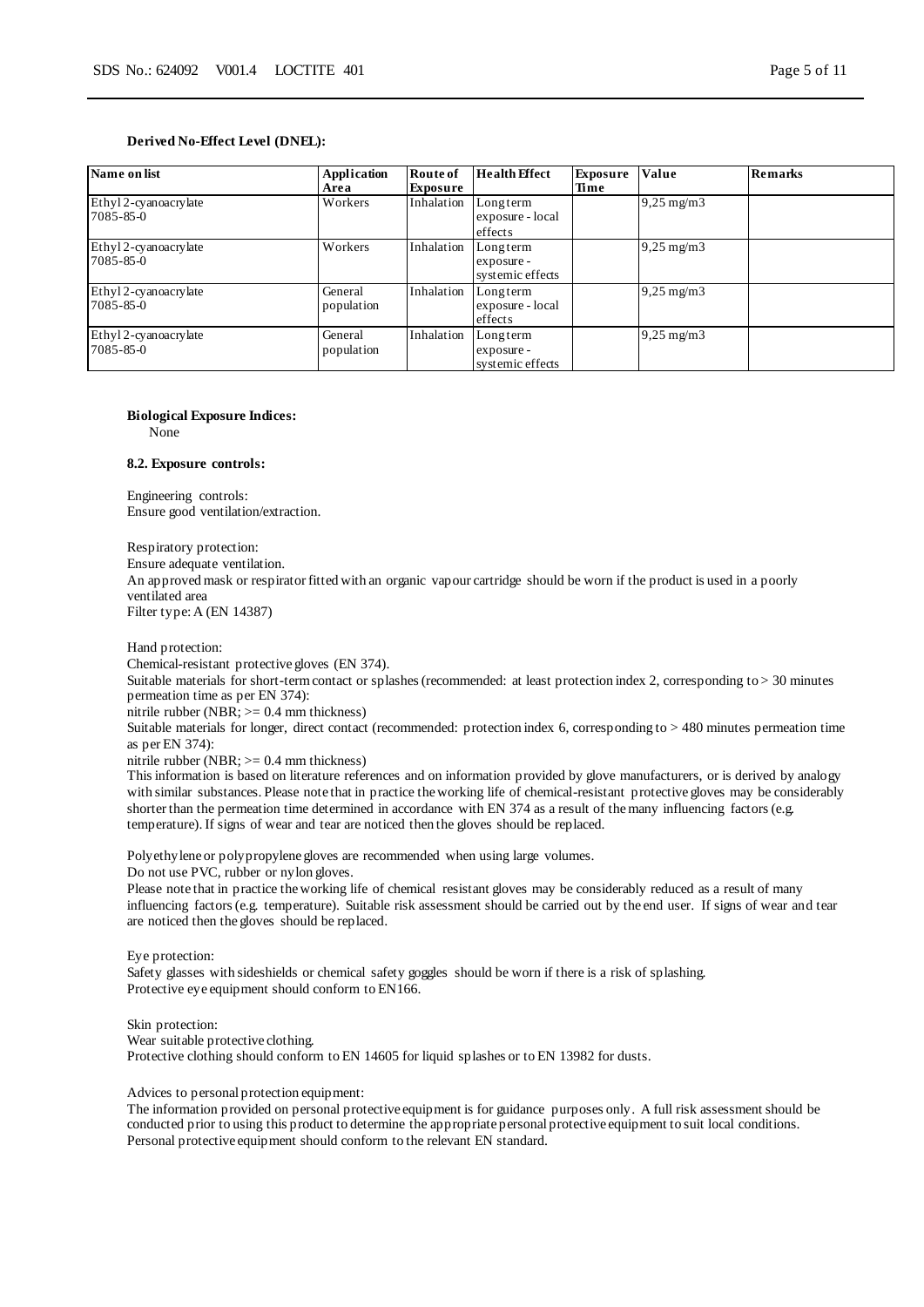#### **SECTION 9: Physical and chemical properties**

# **9.1. Information on basic physical and chemical properties**

| Appearance | liquid |
|------------|--------|
|            |        |

Odor Sharp

pH<br>
Mo data available / Not applicable<br>
Mo data available / Not applicable<br>
Mo data available / Not applicable Solidification temperature No data available / Not applicable<br>Initial boiling point  $> 149 \degree C (> 300.2 \degree F)$ Initial boiling point  $> 149 \degree C > 300.2 \degree F$ <br>Flash point  $80 - 93 \degree C (176 - 199.4)$ Evaporation rate  $\blacksquare$  No data available / Not applicable <br>Flammability No data available / Not applicable Flammability<br>Explosive limits<br>No data available / Not applicable<br>No data available / Not applicable Vapour pressure  $(50 \degree C (122 \degree F))$ <br>Relative vapour density: Density ()<br>Bulk density Solubility No data available / Not applicable Solubility (qualitative) (Solvent: Water) Solubility (qualitative) (Solvent: Water) Solubility (qualitative) (Solvent: Acetone) Partition coefficient: n-octanol/water No data available / Not applicable Auto-ignition temperature<br>
Decomposition temperature<br>
No data available / Not applicable<br>
No data available / Not applicable Viscosity (Brookfield; Instrument: LVF; 25 °C (77 °F); speed of rotation: 30 min-1; Spindle No: 1) Viscosity (Cone and plate; Instrument: Physica MC 100 (or equivalent), Cone CP50-1; 25 °C (77 °F); Shear gradient: 3.000 s-1) Viscosity (kinematic) No data available / Not applicable Explosive properties No data available / Not applicable Oxidising properties No data available / Not applicable

liquid colourless to yellowish Odour threshold No data available / Not applicable

No data available / Not applicable  $80 - 93$  °C (176 - 199.4 °F) No data available / Not applicable < 700 mbar

No data available / Not applicable 1,1 g/cm3

No data available / Not applicable Polymerises in presence of water.

Insoluble

Soluble

No data available / Not applicable 100,0 - 120,0 mPa.s

70,0 - 110,0 mPa.s

#### **9.2. Other information**

No data available / Not applicable

#### **SECTION 10: Stability and reactivity**

#### **10.1. Reactivity**

Rapid exothermic polymerization will occur in the presence of water, amines, alkalis and alcohols.

#### **10.2. Chemical stability**

Stable under recommended storage conditions.

#### **10.3. Possibility of hazardous reactions**

See section reactivity

#### **10.4. Conditions to avoid**

Stable under normal conditions of storage and use.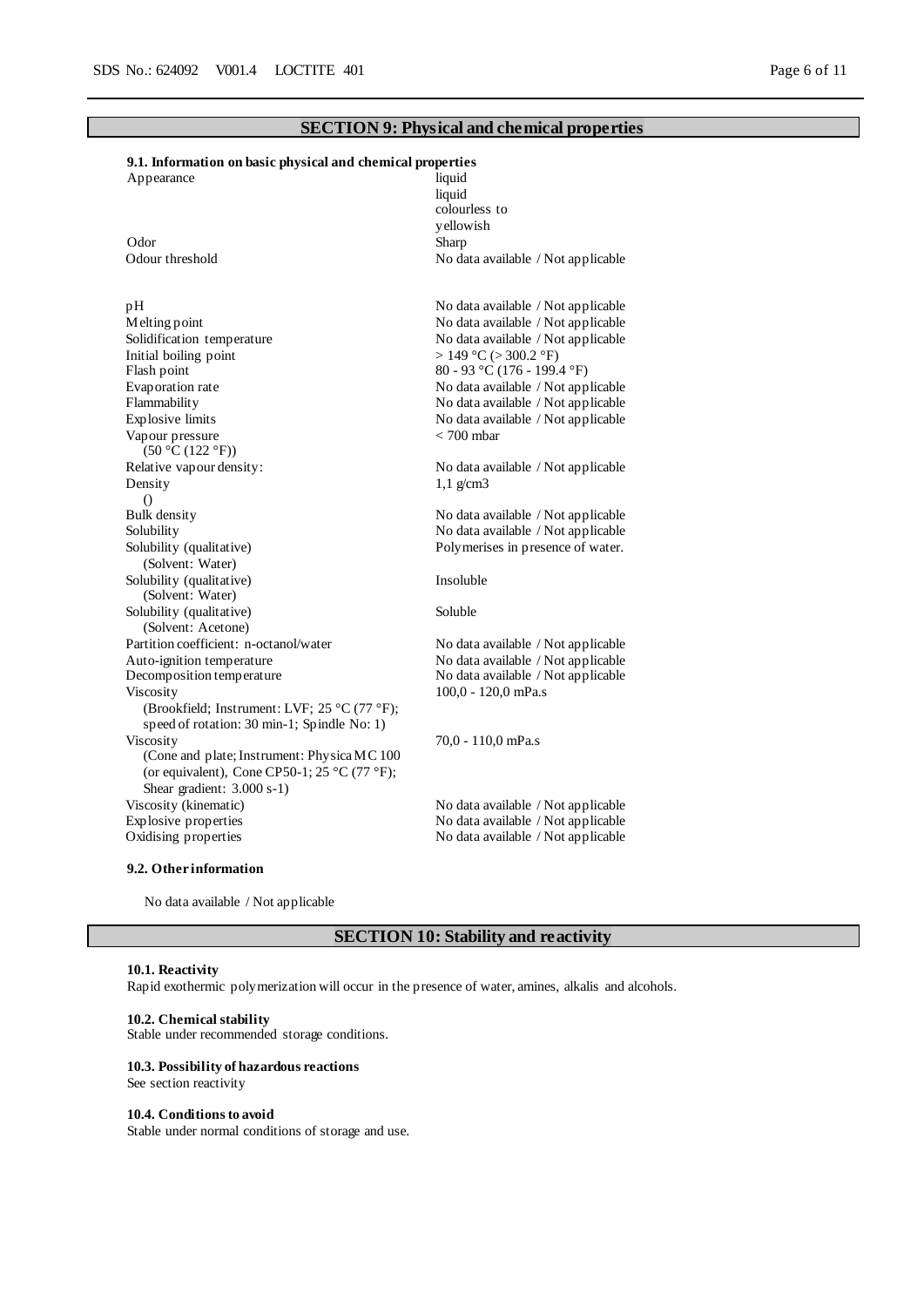#### **10.5. Incompatible materials**

See section reactivity.

#### **10.6. Hazardous decomposition products**

None if used for intended purpose.

#### **SECTION 11: Toxicological information**

#### **General toxicological information:**

Cyanoacrylates are considered to have relatively low toxicity. Acute oral LD50 is >5000mg/kg (rat). It is almost impossible to swallow as it rapidly polymerises in the mouth.

Prolonged exposure to high concentrations of vapours may lead to chronic effects in sensitive individuals In dry atmosphere with < 50% humidity, vapours may irritate the eyes and respiratory system

#### **11.1. Information on toxicological effects**

#### **Acute oral toxicity:**

The mixture is classified based on calculation method referring to the classified substances present in the mixture.

| <b>Hazardous substances</b><br>CAS-No. | Value<br>type | Value       | <b>Species</b> | Method                                   |
|----------------------------------------|---------------|-------------|----------------|------------------------------------------|
| Ethyl 2-cyanoacrylate<br>7085-85-0     | LD50          | 5.000 mg/kg | rat            | OECD Guideline 401 (Acute Oral Toxicity) |

#### **Acute dermal toxicity:**

The mixture is classified based on calculation method referring to the classified substances present in the mixture.

| <b>Hazardous substances</b><br>CAS-No. | Value<br>tvpe | Value           | <b>Species</b> | Method                                     |
|----------------------------------------|---------------|-----------------|----------------|--------------------------------------------|
| Ethyl 2-cyanoacrylate<br>7085-85-0     | LD50          | $>$ 2.000 mg/kg | rabbit         | OECD Guideline 402 (Acute Dermal Toxicity) |

#### **Acute inhalative toxicity:**

No data available.

#### **Skin corrosion/irritation:**

Bonds skin in seconds. Considered to be of low toxicity: acute dermal LD50 (rabbit)>2000mg/kg Due to polymerisation at the skin surface allergic reaction is unlikely to occur

| Haz ardous substances | Result     | Exposure Species |        | Method                                                 |
|-----------------------|------------|------------------|--------|--------------------------------------------------------|
| CAS-No.               |            | time             |        |                                                        |
| Ethyl 2-cyanoacrylate | slightly   | 24h              | rabbit | OECD Guideline 404 (Acute Dermal Irritation/Corrosion) |
| $7085 - 85 - 0$       | irritating |                  |        |                                                        |

#### **Serious eye damage/irritation:**

Liquid product will bond eyelids. In a dry atmosphere (RH<50%) vapours may cause irritation and lachrymatory effect

| <b>Hazardous substances</b><br>CAS-No.   | Result     | <b>Exposure</b> Species<br>time |        | Method                                              |
|------------------------------------------|------------|---------------------------------|--------|-----------------------------------------------------|
| Ethyl 2-cyanoacrylate<br>$7085 - 85 - 0$ | irritating | 72 h                            | rabbit | OECD Guideline 405 (Acute Eve Irritation/Corrosion) |

#### **Respiratory or skin sensitization:**

The mixture is classified based on threshold limits referring to the classified substances present in the mixture.

| <b>Hazardous substances</b><br>CAS-No.   | Result          | Test type | <b>Species</b> | Method        |
|------------------------------------------|-----------------|-----------|----------------|---------------|
| Ethyl 2-cyanoacrylate<br>$7085 - 85 - 0$ | not sensitising |           | guinea pig     | not specified |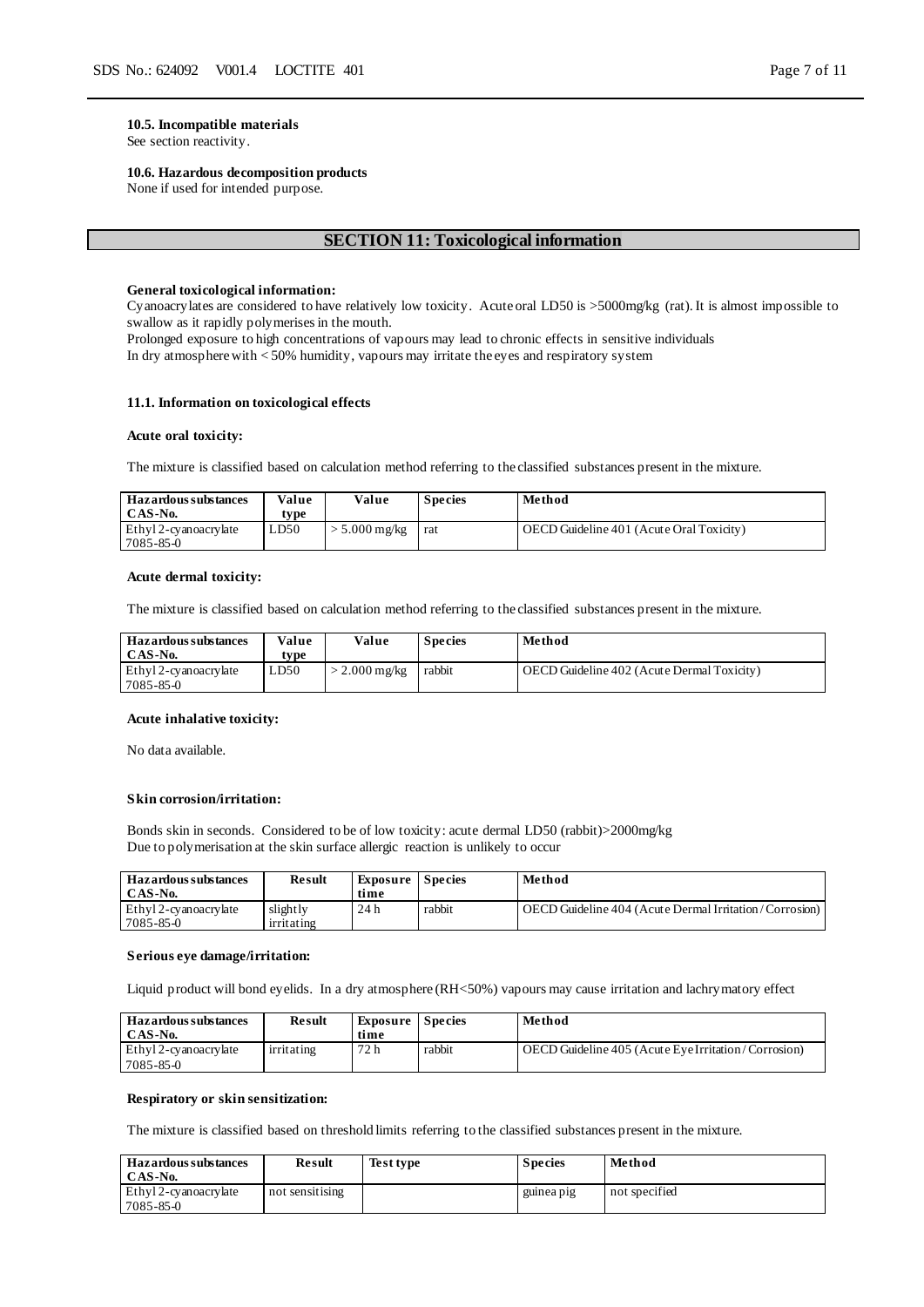#### **Germ cell mutagenicity:**

The mixture is classified based on threshold limits referring to the classified substances present in the mixture.

| <b>Hazardous substances</b><br>$CAS-N0$ . | <b>Result</b> | Type of study/<br>Route of<br>administration            | Metabolic<br>activation/<br><b>Exposure time</b> | <b>Species</b> | Method                                                                   |
|-------------------------------------------|---------------|---------------------------------------------------------|--------------------------------------------------|----------------|--------------------------------------------------------------------------|
| Ethyl 2-cyanoacrylate<br>$7085 - 85 - 0$  | negative      | bacterial reverse<br>mutation assay (e.g.<br>Ames test) |                                                  |                | OECD Guideline 471<br>(Bacterial Reverse Mutation)<br>Assay)             |
| Ethyl 2-cyanoacrylate<br>$7085 - 85 - 0$  | negative      | mammalian cell<br>gene mutation assay                   | with and without                                 |                | OECD Guideline 476 (In vitro<br>Mammalian Cell Gene<br>Mutation Test)    |
| Ethyl 2-cyanoacrylate<br>7085-85-0        | negative      | in vitro mammalian<br>chromosome<br>aberration test     | with and without                                 |                | OECD Guideline 473 (In vitro<br>Mammalian Chromosome<br>Aberration Test) |

#### **Carcinogenicity**

No data available.

#### **Reproductive toxicity:**

No data available.

#### **STOT-single exposure:**

No data available.

#### **STOT-repeated exposure::**

No data available.

#### **Aspiration hazard:**

No data available.

## **SECTION 12: Ecological information**

## **General ecological information:**

Do not empty into drains / surface water / ground water. Biological and Chemical Oxygen Demands (BOD and COD) are insignificant.

#### **12.1. Toxicity**

#### **Toxicity (Fish):**

No data available.

#### **Toxicity (Daphnia):**

No data available.

#### **Chronic toxicity to aquatic invertebrates**

No data available.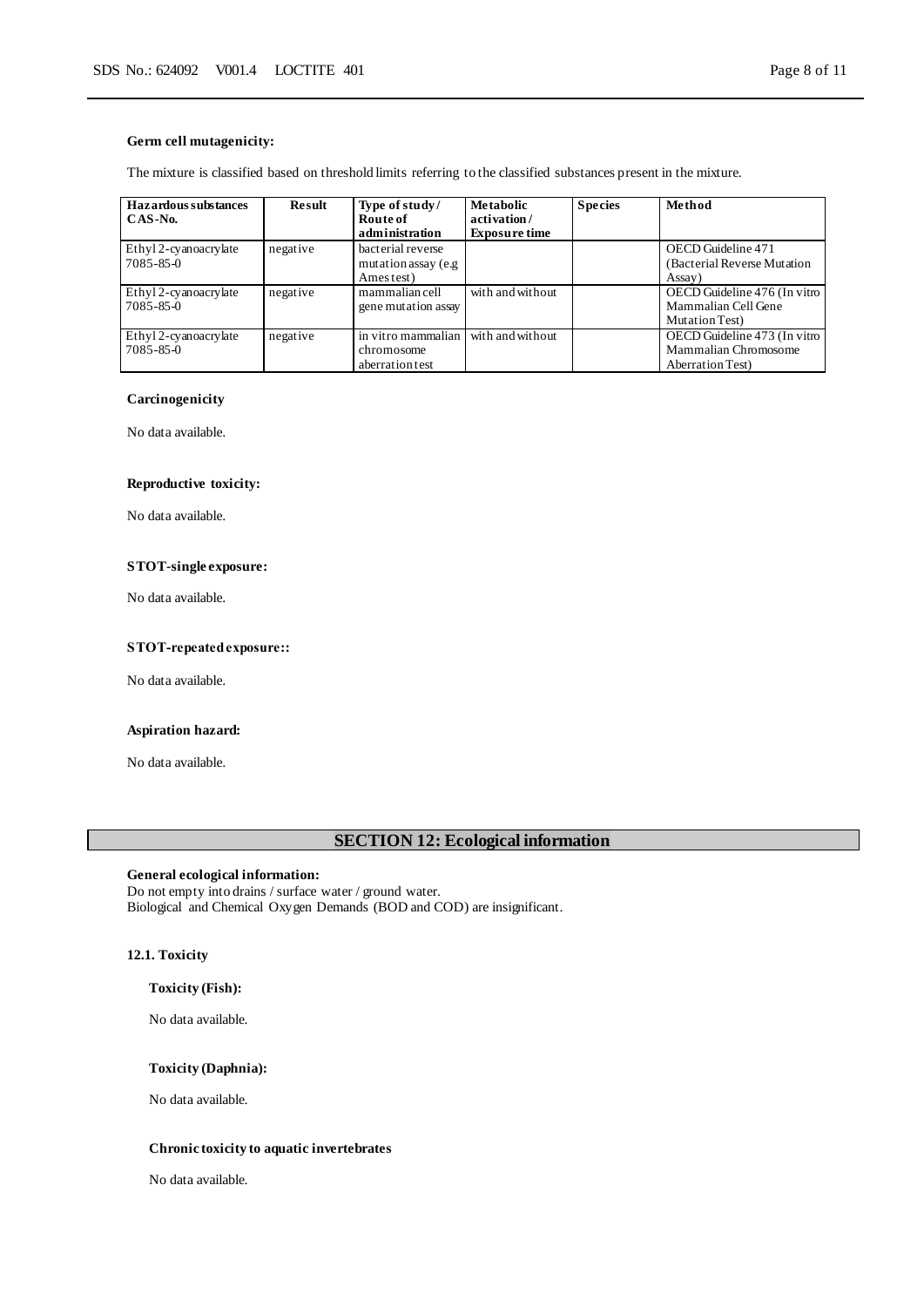#### **Toxicity (Algae):**

No data available.

#### **Toxicity to microorganisms**

No data available.

#### **12.2. Persistence and degradability**

| <b>Hazardous substances</b> | Result                             | Test type | Degradability Exposure |      | Method                          |
|-----------------------------|------------------------------------|-----------|------------------------|------|---------------------------------|
| CAS-No.                     |                                    |           |                        | time |                                 |
| Ethyl 2-cyanoacrylate       | not readily biodegradable. aerobic |           | 57 %                   | 28d  | OECD Guideline 301 D (Ready     |
| 7085-85-0                   |                                    |           |                        |      | Biodegradability: Closed Bottle |
|                             |                                    |           |                        |      | Test)                           |

#### **12.3. Bioaccumulative potential**

No data available.

#### **12.4. Mobility in soil**

| Haz ardous substances<br>CAS-No.   | LogPow | <b>Temperature</b>                      | Method                                |
|------------------------------------|--------|-----------------------------------------|---------------------------------------|
| Ethyl 2-cyanoacrylate<br>7085-85-0 | 0.776  | $.22 \, \mathrm{°C}$<br>22 <sub>0</sub> | EU Method A.8 (Partition Coefficient) |

#### **12.5. Results of PBT and vPvB assessment**

| Haz ardous substances | <b>PBT/vPvB</b>                                                                      |
|-----------------------|--------------------------------------------------------------------------------------|
| CAS-No.               |                                                                                      |
| Ethyl 2-cyanoacrylate | Not fulfilling Persistent, Bioaccumulative and Toxic (PBT), very Persistent and very |
| 7085-85-0             | Bioaccumulative (vPvB) criteria.                                                     |

#### **12.6. Other adverse effects**

No data available.

#### **SECTION 13: Disposal considerations**

#### **13.1. Waste treatment methods**

Product disposal:

Do not empty into drains / surface water / ground water.

Dispose of in accordance with local and national regulations.

Cured adhesive: Dispose of as water insoluble non-toxic solid chemical in authorised landfill or incinerate under controlled conditions.

Contribution of this product to waste is very insignificant in comparison to article in which it is used

#### Disposal of uncleaned packages:

After use, tubes, cartons and bottles containing residual product should be disposed of as chemically contaminated waste in an authorised legal land fill site or incinerated.

Waste code

08 04 09\* waste adhesives and sealants containing organic solvents and other dangerous substances The valid EWC waste code numbers are source-related. The manufacturer is therefore unable to specify EWC waste codes for the articles or products used in the various sectors. The EWC codes listed are intended as a recommendation for users. We will be happy to advise you.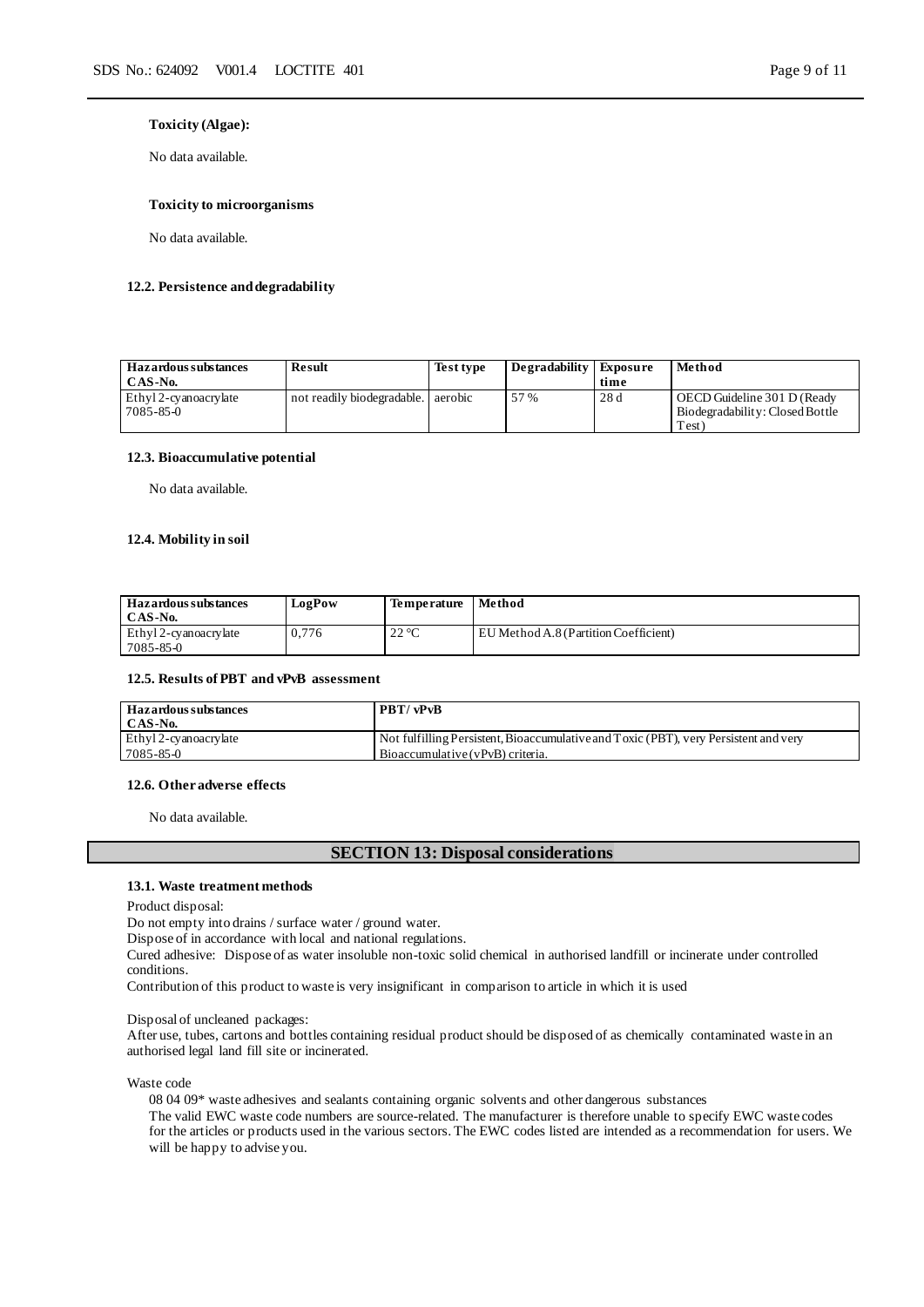## **SECTION 14: Transport information**

| 14.1. | UN number                                                          |                                                                                    |  |  |  |
|-------|--------------------------------------------------------------------|------------------------------------------------------------------------------------|--|--|--|
|       | ADR                                                                | Not dangerous goods                                                                |  |  |  |
|       | <b>RID</b>                                                         | Not dangerous goods                                                                |  |  |  |
|       | <b>ADN</b>                                                         | Not dangerous goods                                                                |  |  |  |
|       | <b>IMDG</b>                                                        | Not dangerous goods                                                                |  |  |  |
|       | <b>IATA</b>                                                        | 3334                                                                               |  |  |  |
| 14.2. |                                                                    | UN proper shipping name                                                            |  |  |  |
|       | ADR                                                                | Not dangerous goods                                                                |  |  |  |
|       | <b>RID</b>                                                         | Not dangerous goods                                                                |  |  |  |
|       | <b>ADN</b>                                                         | Not dangerous goods                                                                |  |  |  |
|       | <b>IMDG</b>                                                        | Not dangerous goods                                                                |  |  |  |
|       | <b>IATA</b>                                                        | Aviation regulated liquid, n.o.s. (Cy anoacry late ester)                          |  |  |  |
| 14.3. |                                                                    | <b>Transport hazard class(es)</b>                                                  |  |  |  |
|       | <b>ADR</b>                                                         | Not dangerous goods                                                                |  |  |  |
|       | RID                                                                | Not dangerous goods                                                                |  |  |  |
|       | <b>ADN</b>                                                         | Not dangerous goods                                                                |  |  |  |
|       | <b>IMDG</b>                                                        | Not dangerous goods                                                                |  |  |  |
|       | <b>IATA</b>                                                        | 9                                                                                  |  |  |  |
| 14.4. | Packing group                                                      |                                                                                    |  |  |  |
|       | ADR                                                                | Not dangerous goods                                                                |  |  |  |
|       | <b>RID</b>                                                         | Not dangerous goods                                                                |  |  |  |
|       | ADN                                                                | Not dangerous goods                                                                |  |  |  |
|       | <b>IMDG</b>                                                        | Not dangerous goods                                                                |  |  |  |
|       | <b>IATA</b>                                                        | Ш                                                                                  |  |  |  |
| 14.5. |                                                                    | <b>Environmental hazards</b>                                                       |  |  |  |
|       | <b>ADR</b>                                                         | not applicable                                                                     |  |  |  |
|       | RID.                                                               | not applicable                                                                     |  |  |  |
|       | <b>ADN</b>                                                         | not applicable                                                                     |  |  |  |
|       | <b>IMDG</b>                                                        | not applicable                                                                     |  |  |  |
|       | <b>IATA</b>                                                        | not applicable                                                                     |  |  |  |
| 14.6. | Special precautions for user                                       |                                                                                    |  |  |  |
|       | ADR                                                                | not applicable                                                                     |  |  |  |
|       | RID                                                                | not applicable                                                                     |  |  |  |
|       | ADN                                                                | not applicable                                                                     |  |  |  |
|       | <b>IMDG</b>                                                        | not applicable                                                                     |  |  |  |
|       | <b>IATA</b>                                                        | Primary packs containing less than 500ml are unregulated by this mode of transport |  |  |  |
|       |                                                                    | and may be shipped unrestricted. Primary packs containing less than 500ml are      |  |  |  |
|       |                                                                    | unregulated by this mode of transport and may be shipped unrestricted.             |  |  |  |
| 14.7. | Transport in bulk according to Annex II of Marpol and the IBC Code |                                                                                    |  |  |  |

not applicable